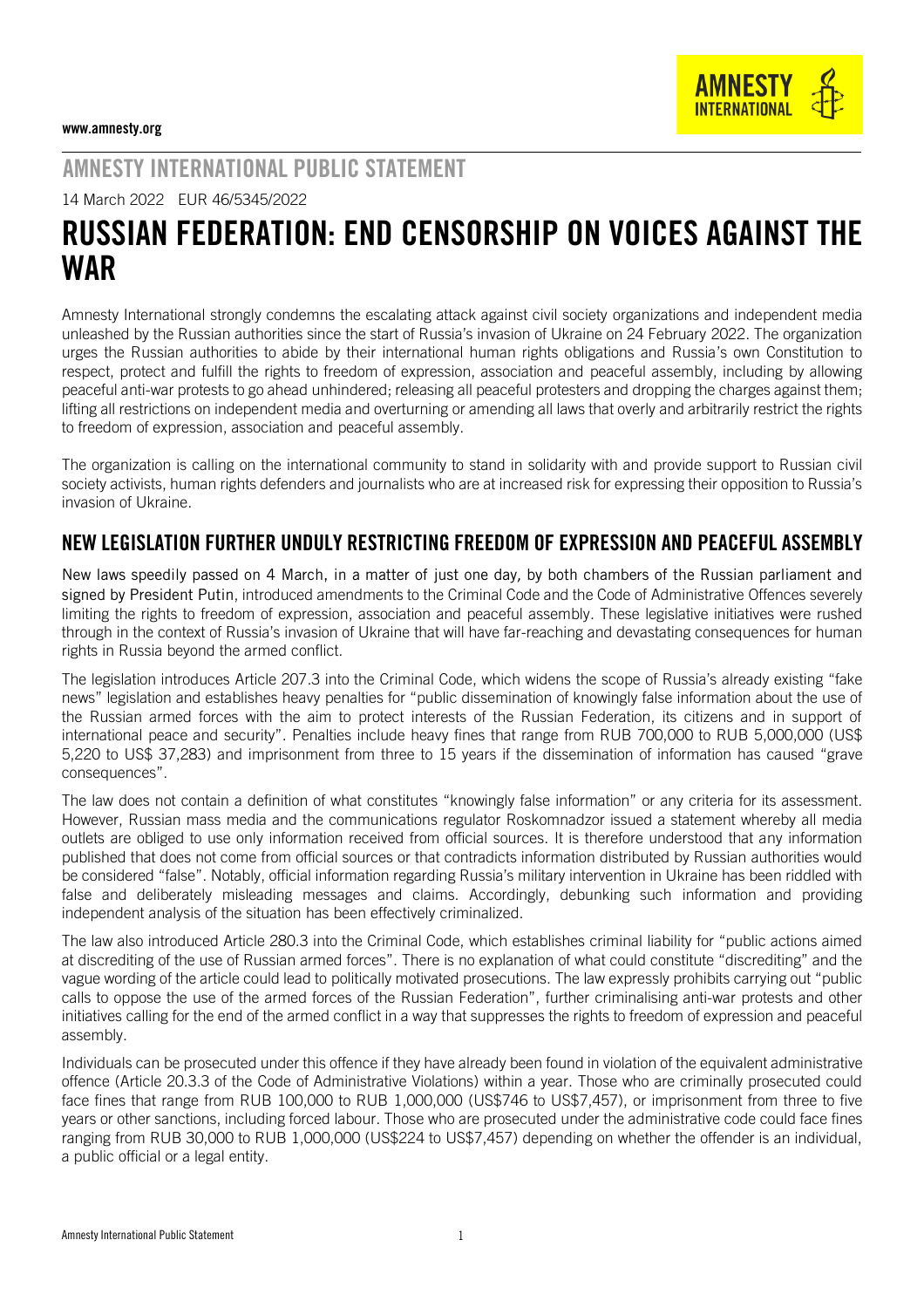While public actions "aimed at discreditation of the use of armed forces" and "public calls to prevent the use of armed forces" already constitute an administrative offence, the new law provides for heavier penalties if these are accompanied by "calls to conduct unsanctioned public events" or constitute a "threat to life and/or health of citizens, property, threat of mass violation of the public order and/or public security, or a threat to create obstacles to functioning or preventing from functioning" of various facilities. There is no clarity in the law as to how such "threats" will be ascertained.

The new law also introduced a new criminal and administrative offence of "calling for restrictive measures in relation to the Russian Federation, its citizens or legal entities", which is understood to criminalize any calls for sanctions. A Russian citizen, public official or a legal entity could face administrative fines ranging from RUB 30,000 to RUB 500,000 (US\$224 to US\$ 3,728) and, if a Russian citizen is found to be calling for sanctions against Russian entities again within a year, they could face criminal prosecution, including fines of up to RUB 500,000 (US\$3,728) or imprisonment of up to three years.

These measures are yet another attempt by the Russian government to crush any form of remaining dissent in the country by imposing further censorship, suppressing the free flow of information, and concealing the true scale of the human cost and the destruction caused by the invasion. These legislative changes violate Russia's obligations under international human rights law to respect, protect and fulfil the rights to freedom of expression, peaceful assembly and association as well as Russia's own Constitution. Amnesty International urges the Russian authorities to immediately repeal these laws and ensure that any individual in Russia can freely express their opinions about the conflict without fear of reprisals.

## CLAMPDOWN ON PEACEFUL ANTI-WAR PROTESTS

Anti-war protests have been ongoing in Russia since the start of the invasion on 24 February. According to NGO OVD-Info, at least 14,910 peaceful protesters have been arrested until 14 March. <sup>1</sup> On 6 March alone, around 5,000 people were detained in 69 Russian cities, $^2\,$  and over 900 people were detained in 39 cities on 13 March alone. $^3\,$ 

On 6 March, the police arrested Oleg Orlov, a prominent human rights defender from the Human Rights Centre Memorial, minutes after he came to Manezhnaya Square in Moscow with a poster reading "Peace to Ukraine, Freedom to Russia". His colleague Svetlana Gannushkina, chair of another prominent NGO "Civic Assistance", was arrested shortly after when entering a metro station in Moscow. The police said that she had been identified with the help of facial recognition technology and took her to a police station without providing any reasons for her arrest. Both Gannushkina and Orlov were later charged under Article 20.2 (5) of the Code of Administrative Offences ("Violation of the rules of public assemblies, rallies, marches or picketing by their participants"). At the moment, both cases were still pending in court.

The majority of those arrested during the anti-war protests face charges under Article 20.2 (5) of the Russian Code of Administrative Offences, Article 20.2 (2) ("Organization of a public event without submitting a notification"), Article 20.2(8) ("Repeated violation of the rules of participation in a public assembly") and Article 19.3 ("Disobedience to the lawful order of a police officer"). The Russian Net Freedoms Project had already reported since the protests of 6 March at least 144 cases brought under the newly introduced Article 20.3.3 "(Public actions aimed at discreditation of the Russian armed forces") across Russia and in the occupied Crimea.<sup>4</sup>

As of 7 March, at least seven people were issued with fines ranging from RUB 30,000 to RUB 60,000 (US\$ 224 to US\$ 447) for having called others to join an anti-war action by staging a single picket with an anti-war slogan or by writing "No to war" on the snow.<sup>5</sup>

Ioann Burdin, a priest from the village of Karabanovo in Kostroma region, was arrested on 7 March for "discreditation of Russian armed forces" under Article 20.3.3 of the Code of Administrative Offences. The charges were brought shortly after he criticised the invasion of Ukraine in a sermon to his congregation. He also posted a link to an anti-war petition on



<sup>1</sup> <https://ovdinfo.org/>

<sup>2</sup> <https://ovdinfo.org/articles/2022/03/06/razbitye-golovy-i-elektroshokery-itogi-antivoennoy-akcii-6-marta>

<sup>3</sup> [https://ovd.news/news/2022/03/13/spiski-zaderzhannyh-v-svyazi-s-akciyami-protiv-voyny-s-ukrainoy-13-marta-2022](https://ovd.news/news/2022/03/13/spiski-zaderzhannyh-v-svyazi-s-akciyami-protiv-voyny-s-ukrainoy-13-marta-2022-goda) [goda](https://ovd.news/news/2022/03/13/spiski-zaderzhannyh-v-svyazi-s-akciyami-protiv-voyny-s-ukrainoy-13-marta-2022-goda)

<sup>4</sup> See also Pavel Chikov assessing the number at 60 cases: [https://novayagazeta.ru/articles/2022/03/07/vozbuzhdeno-kak](https://novayagazeta.ru/articles/2022/03/07/vozbuzhdeno-kak-minimum-60-del)[minimum-60-del](https://novayagazeta.ru/articles/2022/03/07/vozbuzhdeno-kak-minimum-60-del)

<sup>5</sup> [https://meduza.io/feature/2022/03/07/dva-dnya-nazad-v-rossii-prinyali-zakon-o-feykah-pro-voynu-za-eto-vremya](https://meduza.io/feature/2022/03/07/dva-dnya-nazad-v-rossii-prinyali-zakon-o-feykah-pro-voynu-za-eto-vremya-zaderzhali-uzhe-60-chelovek-za-mitingi-nadpisi-net-voyne-na-snegu-i-antivoennye-propovedi)[zaderzhali-uzhe-60-chelovek-za-mitingi-nadpisi-net-voyne-na-snegu-i-antivoennye-propovedi](https://meduza.io/feature/2022/03/07/dva-dnya-nazad-v-rossii-prinyali-zakon-o-feykah-pro-voynu-za-eto-vremya-zaderzhali-uzhe-60-chelovek-za-mitingi-nadpisi-net-voyne-na-snegu-i-antivoennye-propovedi)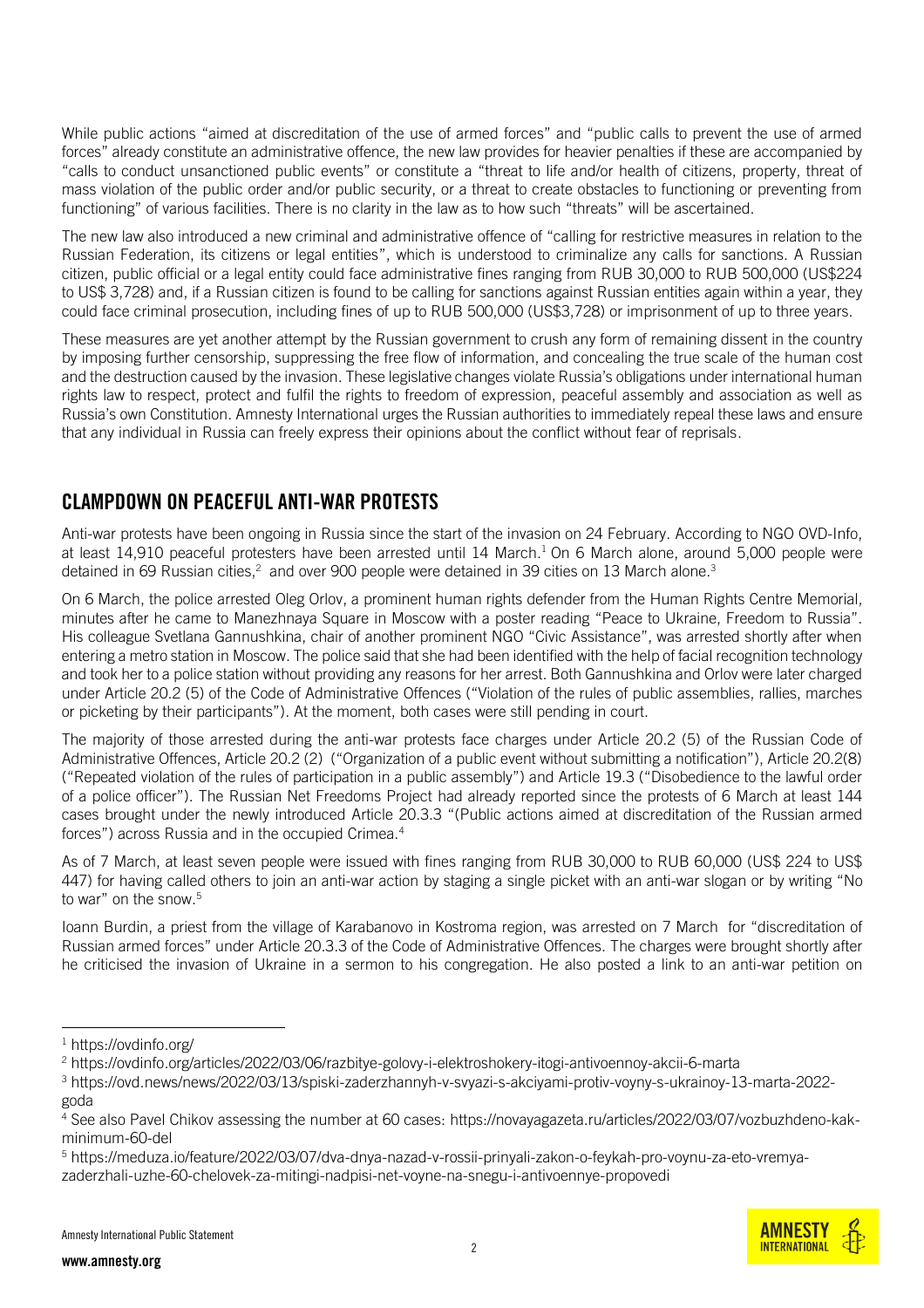Change.org on the church's website,<sup>6</sup> and issued a powerful public anti-war statement together with his colleague. On 10 March, Ioann Burdin was issued with a RUB 35,000 (US\$261) fine. He will be appealing it.<sup>7</sup>

Like with many other public assemblies, there have been reports from several cities of the police arbitrarily arresting bystanders or passers-by. For instance, together with Oleg Orlov, the police arrested a young woman who was simply applauding him.

Media workers covering the protests have also been detained. At least 13 journalists were arrested across the country during the protests of 6 March, including in Moscow, St Petersburg, Novosibirsk and Ufa. On 13 March, at least nine other journalists were arbitrarily arrested while covering the protests. Amnesty International has analyzed publicly available videos and photographs of some of those arrests, which clearly demonstrate that the journalists were wearing a high visibility vest with a "Press" sign. Despite journalists showing to the police their journalistic IDs and the work assignment as prescribed by law, and stating that they were present in their professional capacity as media workers, the police still arrested them. While some journalists were later released without charge, others were charged under Article 20.2(5) of the Code of Administrative Offences, including the editor of online media Moloko Plus, Pavel Nikulin, and photographer Artem Drachev, arrested in Moscow Pushkinskaia Square on 6 March. At the moment of writing, their cases are yet to be considered by court.

There are also videos where police officers are seen forcibly pushing journalists away or telling them not to interfere with the police work.

The police has also arrested and otherwise targeted children who have been part of peaceful street rallies, with at least 113 children arrested during protests since 24 February according to OVD-Info. On 6 March, the police in Arkhangelsk arrested a woman and her young child who were carrying yellow and blue balloons representative of Ukraine's flag, allegedly for refusing to leave the central city square.<sup>8</sup>

The police also targeted older people during peaceful protests. In Kaliningrad, the police detained an older woman after she tried to explain to a commanding police officer why she had joined the protest. In response, the commander said "Have you come to defend the fascists?" and then ordered his subordinates to arrest her. 9

Anti-war demonstrations to protest against Russia's invasion of Ukraine have been routinely dispersed, often with the use of unnecessary and excessive force. OVD-Info reported at least 34 cases in the context of the demonstrations of 6 March that may amount to torture. Videos taken at the scenes and examined by Amnesty International show peaceful protesters, including women, being brutally beaten by police with batons and electrocuted with stun guns, punched, kicked, dragged and otherwise ill-treated. Several protesters have reported head and other injuries as a result. In some cases, the police assaulted peaceful protesters for attempting to film the events, including arrests of other protesters, on a mobile phone.

There have also been reports of torture or other ill-treatment of people held in some police stations. A disturbing audio recording<sup>10</sup> made by a woman detained in the police station Bateevo in Moscow showed how she was being verbally humiliated and abused, slapped and hit allegedly with a plastic bottle filled with water – a common method used by the police to inflict pain without leaving visible signs on the victim's body.

Reports from several cities where protesters were detained indicate multiple other violations of their rights while in police custody, including detention in cruel, inhuman and degrading conditions, unlawful fingerprinting and photographing for a police database, confiscation of mobile phones and others. In some cities, including in Moscow, Omsk and Yekaterinburg, there were multiple reports that lawyers were not allowed access to those deprived of their liberty. Amnesty International spoke with two human rights lawyers from Yekaterinburg, in the Urals, who confirmed that lawyers were not allowed to enter and had to wait for at least five hours outside before being given access to their clients across multiple police stations. At the same time, according to one of the detained protesters Amnesty International has spoken to and whose lawyer was denied access, the police had told the detainees that no lawyers were available.

<sup>&</sup>lt;sup>6</sup> <http://karabanovo.prihod.ru/index> The priest had to delete the statement and a link to the petition but kept anti-war statements by other priests. The text of Karabanov's statement could be found here: <https://zona.media/news/2022/03/06/priest>

<sup>7</sup> <https://kostroma.today/news/kostromskoj-svyashhennik-budet-obzhalovat-reshenie-suda/>

<sup>&</sup>lt;sup>8</sup> [https://t.me/horizontal\\_russia/8892](https://t.me/horizontal_russia/8892)

<sup>&</sup>lt;sup>9</sup> [https://t.me/horizontal\\_russia/8930](https://t.me/horizontal_russia/8930)

<sup>10</sup> <https://t.me/ovdinfo/13832> ;<https://novayagazeta.ru/articles/2022/03/07/putin-na-nashei-storone-18>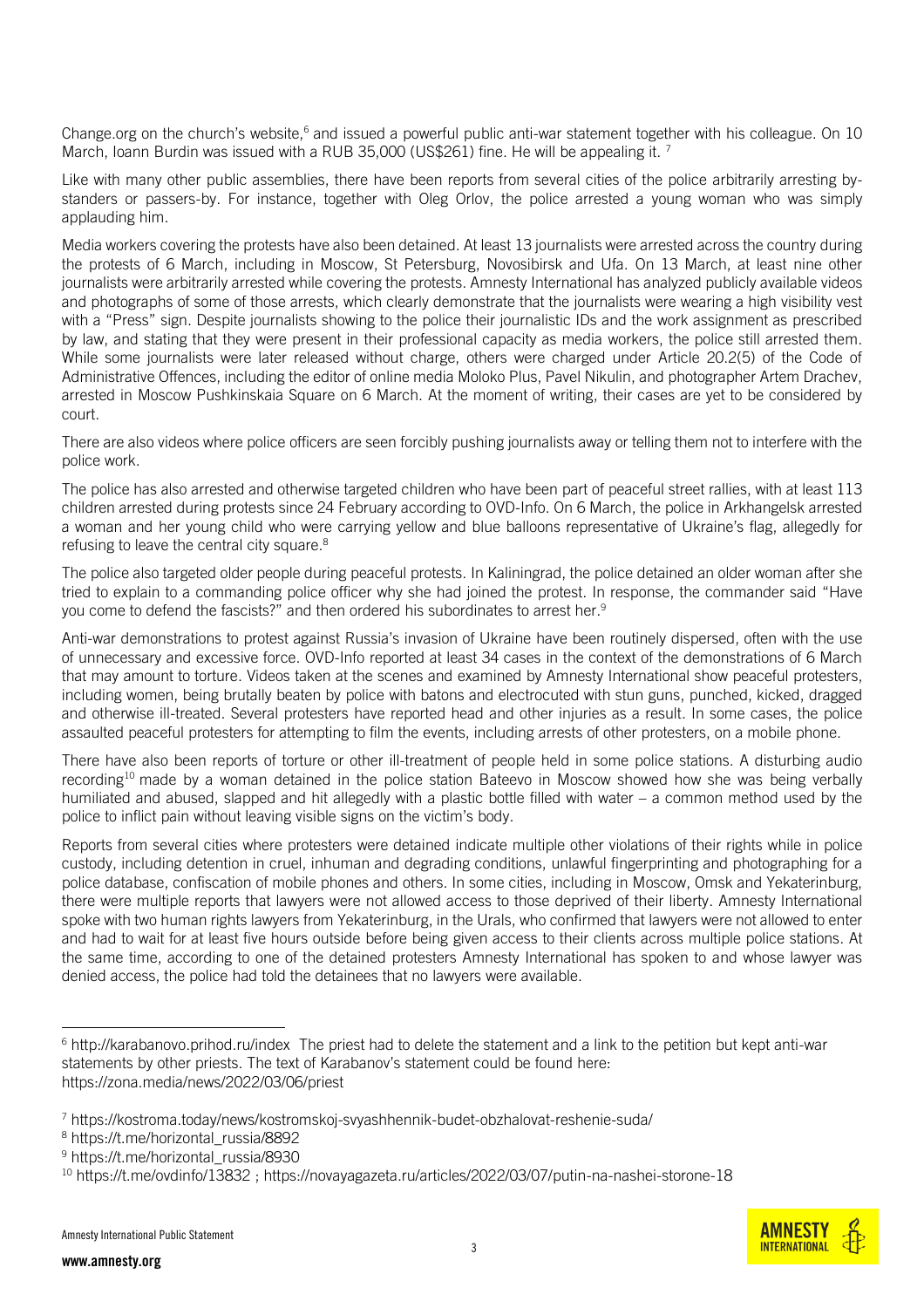The authorities also relied on "preventive arrests" to hinder the ability of individuals to join protests, having raided dozens of private and office addresses of known opposition activists and politicians on the eve of the 6 March protests. On 5 March, mass home searches were carried out in St Petersburg, Vladimir, Pskov, Tyumen and Chita. In St Petersburg, at least 80 home searches were conducted under the pretext of a criminal investigation under Article 207(2) ("Dissemination of knowingly false information about a terrorist act") in connection with telephone calls falsely warning the authorities of bombs allegedly planted in public buildings. Those accused under this Article could face up to five years in jail if convicted.

While some of those arrested in advance of the protests were later released under certain restrictions, others like Darya Heiniken in St Petersburg, were detained for 48 hours impeding their participation in the protests. Many activists reported that their mobile phones and computers were confiscated during searches, and expressed concern that the police may be studying their contacts, networks and affiliations. The activists believe that the searches were used as a tool of intimidation and to prevent them from participating in anti-war rallies.<sup>11</sup> On 13 March, some of the activists were again arrested in advance of planned protests under various pretexts.<sup>12</sup>

## CLAMPDOWN ON MEDIA OUTLETS AND SOCIAL MEDIA

The growing censorship has had a heavy toll on independent media outlets and social media across Russia. Access to more than two dozen Russian and international media websites has been blocked in Russia shortly after 24 February, following the authorities' mandates to call the war a "special operation of the Russian Armed Forces in Ukraine" and to only use information about the Russian invasion of Ukraine "received only from official Russian sources".

The list of the blocked media includes BBC Russian Service, Deutsche Welle, Radio Liberty and its regional projects, Meduza, Mediazona and others. Russian regional media outlets like TV Station TV-2 in Tomsk, Znak.com in the Urals, Pskovskaya Gubernia from Pskov and "7x7" from Syktyvkar have also been blocked. Online access to the popular radio station Echo Moskvy was blocked on 1 March, after it was taken off air and then liquidated. Some other independent media outlets, like TV Rain and Znak.com, also announced that they had to suspend their work due to censorship and restrictions. <sup>13</sup> Other media, like Novaya Gazeta, chose to continue their work but had to delete materials covering the armed conflict in Ukraine as a precaution against possible penalties, while others like The Bell decided to explicitly state that they would stop covering the situation.

The risks and challenges faced by journalists and other media workers have risen significantly after the introduction of new legislation that effectively imposed war-time censorship on 4 March. The closure of independent media outlets, coupled with new legislation prohibiting the dissemination of "fake news" and "discreditation" of the Russian Armed Forces have led to a mass exodus of Russian and foreign journalists from Russia. According to "Agentstvo" online media, as of 7 March, at least 150 journalists had to leave Russia since the start of the invasion of Ukraine for fear of reprisals. <sup>14</sup>

On 4 March, the Russian authorities also blocked Facebook and Twitter. In its official statement, Roskomnadzor claimed that Facebook was blocked due to "26 instances of discrimination against Russian media and information resources by Facebook". Roskomnadzor cited the decision by Facebook to block the accounts of government-owned and pro-government media Zvezda, RIA Novosti, Sputnik and RT as well as Lenta.ru and Gazeta.ru. According to Roskomnadzor, Twitter was blocked for its failure to delete "over 800 materials" and to abide by the Russian legislation under which foreign social media must open offices in Russia. Roskomnadzor further stated that the condition for reinstating access to Twitter would be a "complete deletion of forbidden materials, as well as termination of its participation in the information fight, spreading fakes and calls to extremism".<sup>15</sup> On 14 March, Roskomnadzor blocked Instagram in Russia.

On 5 March, the authorities declared as "undesirable" the Latvia registered iStories Fonds which is a legal entity of iStories (Vazhnye Istorii) media that had already been listed as a "foreign agent" in Russia. American "Journalism Development



<sup>11</sup> <https://ovd.news/express-news/2022/03/05/v-neskolkih-regionah-siloviki-prishli-s-obyskami-k-pravozashchitnikam>; <https://novayagazeta.ru/articles/2022/03/06/telefonnoe-delo>

<sup>12</sup> <https://ovd.news/express-news/2022/03/12/v-peterburge-zaderzhivayut-aktivistov-u-kotoryh-ranee-byli-obyski>

<sup>13</sup> <https://www.kommersant.ru/doc/5240589>

<sup>14</sup> <https://t.me/wwwagentsmedia/682> ; [https://www.currenttime.tv/a/okolo-150-zhurnalistov-pokinuli](https://www.currenttime.tv/a/okolo-150-zhurnalistov-pokinuli-rossiyu/31739962.html)[rossiyu/31739962.html](https://www.currenttime.tv/a/okolo-150-zhurnalistov-pokinuli-rossiyu/31739962.html)

<sup>15</sup> <https://www.interfax.ru/russia/826411>